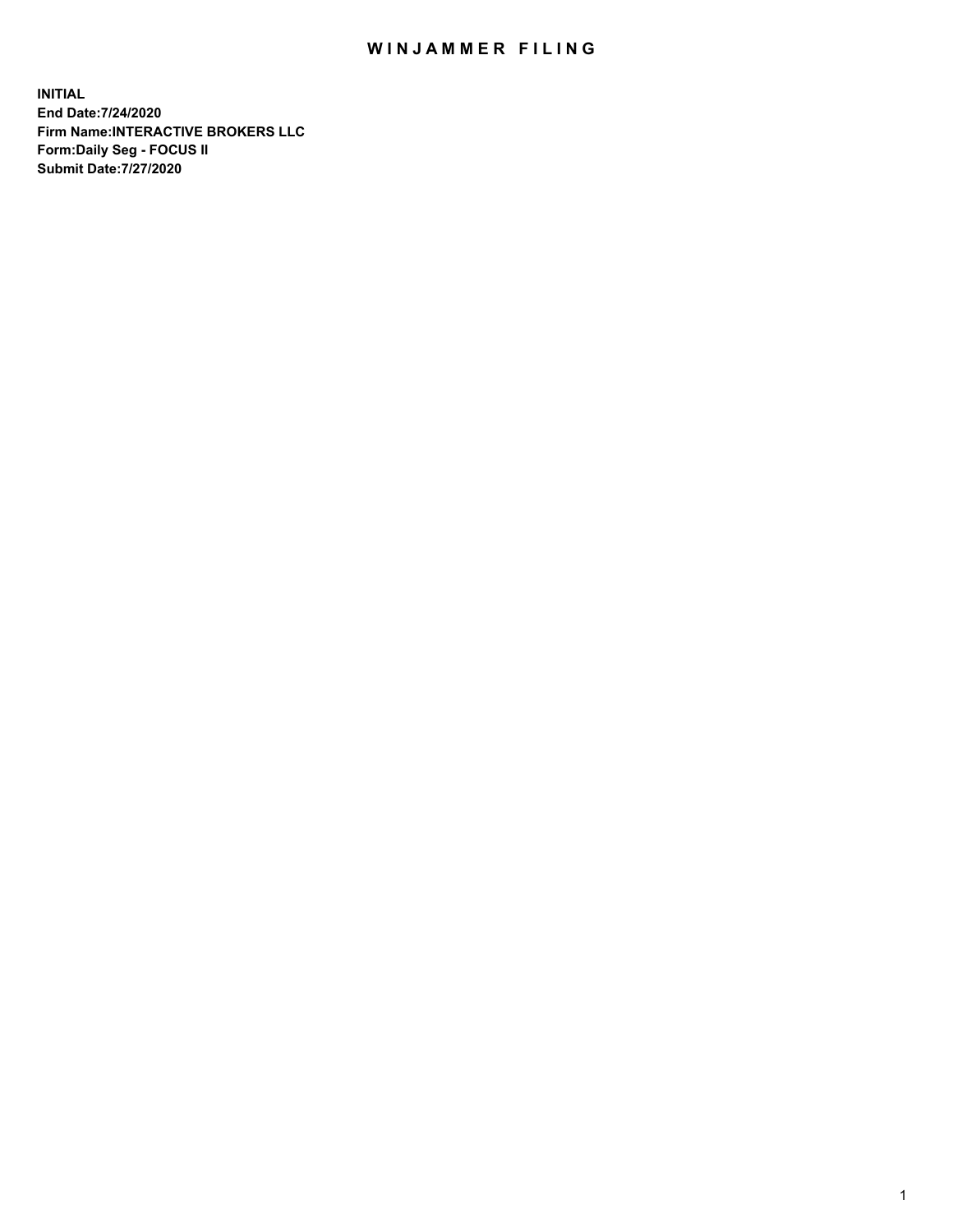**INITIAL End Date:7/24/2020 Firm Name:INTERACTIVE BROKERS LLC Form:Daily Seg - FOCUS II Submit Date:7/27/2020 Daily Segregation - Cover Page**

| Name of Company                                                                                                                                                                                                                                                                                                               | <b>INTERACTIVE BROKERS LLC</b>                                                                  |  |
|-------------------------------------------------------------------------------------------------------------------------------------------------------------------------------------------------------------------------------------------------------------------------------------------------------------------------------|-------------------------------------------------------------------------------------------------|--|
| <b>Contact Name</b>                                                                                                                                                                                                                                                                                                           | James Menicucci                                                                                 |  |
| <b>Contact Phone Number</b>                                                                                                                                                                                                                                                                                                   | 203-618-8085                                                                                    |  |
| <b>Contact Email Address</b>                                                                                                                                                                                                                                                                                                  | jmenicucci@interactivebrokers.c<br><u>om</u>                                                    |  |
| FCM's Customer Segregated Funds Residual Interest Target (choose one):<br>a. Minimum dollar amount: ; or<br>b. Minimum percentage of customer segregated funds required:% ; or<br>c. Dollar amount range between: and; or<br>d. Percentage range of customer segregated funds required between:% and%.                        | $\overline{\mathbf{0}}$<br>$\overline{\mathbf{0}}$<br>155,000,000 245,000,000<br>0 <sub>0</sub> |  |
| FCM's Customer Secured Amount Funds Residual Interest Target (choose one):<br>a. Minimum dollar amount: ; or<br>b. Minimum percentage of customer secured funds required:%; or<br>c. Dollar amount range between: and; or<br>d. Percentage range of customer secured funds required between:% and%.                           | $\overline{\mathbf{0}}$<br>$\overline{\mathbf{0}}$<br>80,000,000 120,000,000<br>0 <sub>0</sub>  |  |
| FCM's Cleared Swaps Customer Collateral Residual Interest Target (choose one):<br>a. Minimum dollar amount: ; or<br>b. Minimum percentage of cleared swaps customer collateral required:%; or<br>c. Dollar amount range between: and; or<br>d. Percentage range of cleared swaps customer collateral required between:% and%. | $\overline{\mathbf{0}}$<br>$\overline{\mathbf{0}}$<br>0 <sub>0</sub><br>0 <sub>0</sub>          |  |

Attach supporting documents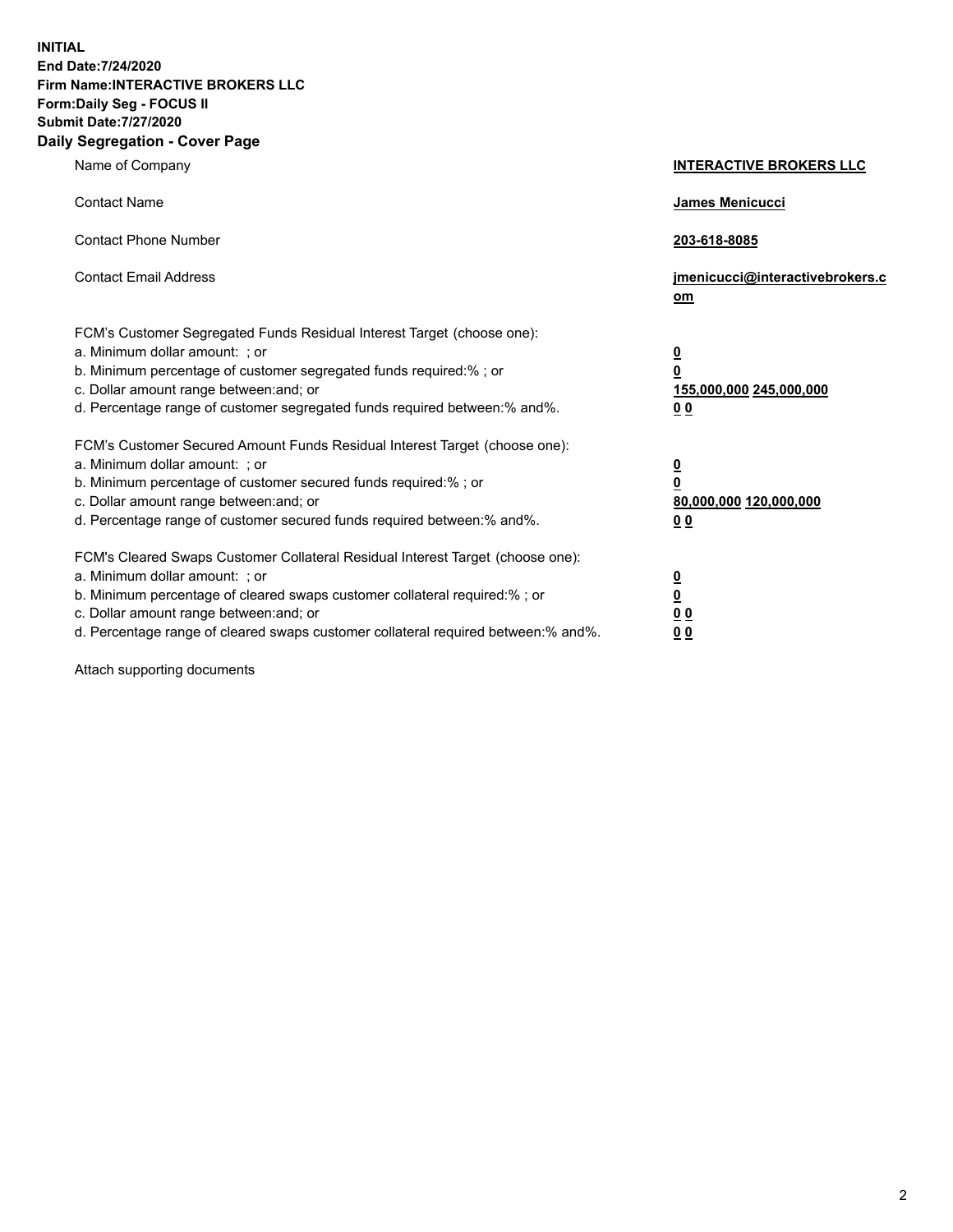**INITIAL End Date:7/24/2020 Firm Name:INTERACTIVE BROKERS LLC Form:Daily Seg - FOCUS II Submit Date:7/27/2020 Daily Segregation - Secured Amounts**

## Foreign Futures and Foreign Options Secured Amounts Amount required to be set aside pursuant to law, rule or regulation of a foreign government or a rule of a self-regulatory organization authorized thereunder **0** [7305] 1. Net ledger balance - Foreign Futures and Foreign Option Trading - All Customers A. Cash **624,271,008** [7315] B. Securities (at market) **0** [7317] 2. Net unrealized profit (loss) in open futures contracts traded on a foreign board of trade **-6,407,336** [7325] 3. Exchange traded options a. Market value of open option contracts purchased on a foreign board of trade **3,259,137** [7335] b. Market value of open contracts granted (sold) on a foreign board of trade **-1,607,907** [7337] 4. Net equity (deficit) (add lines 1. 2. and 3.) **619,514,902** [7345] 5. Account liquidating to a deficit and account with a debit balances - gross amount **7,218** [7351] Less: amount offset by customer owned securities **0** [7352] **7,218** [7354] 6. Amount required to be set aside as the secured amount - Net Liquidating Equity Method (add lines 4 and 5) **619,522,120** [7355] 7. Greater of amount required to be set aside pursuant to foreign jurisdiction (above) or line 6. **619,522,120** [7360] FUNDS DEPOSITED IN SEPARATE REGULATION 30.7 ACCOUNTS 1. Cash in banks A. Banks located in the United States **102,932,206** [7500] B. Other banks qualified under Regulation 30.7 **0** [7520] **102,932,206** [7530] 2. Securities A. In safekeeping with banks located in the United States **479,881,200** [7540] B. In safekeeping with other banks qualified under Regulation 30.7 **0** [7560] **479,881,200** [7570] 3. Equities with registered futures commission merchants A. Cash **0** [7580] B. Securities **0** [7590] C. Unrealized gain (loss) on open futures contracts **0** [7600] D. Value of long option contracts **0** [7610] E. Value of short option contracts **0** [7615] **0** [7620] 4. Amounts held by clearing organizations of foreign boards of trade A. Cash **0** [7640] B. Securities **0** [7650] C. Amount due to (from) clearing organization - daily variation **0** [7660] D. Value of long option contracts **0** [7670] E. Value of short option contracts **0** [7675] **0** [7680] 5. Amounts held by members of foreign boards of trade A. Cash **165,736,712** [7700] B. Securities **0** [7710] C. Unrealized gain (loss) on open futures contracts **-10,657,288** [7720] D. Value of long option contracts **3,259,137** [7730] E. Value of short option contracts **-1,607,907** [7735] **156,730,654** [7740] 6. Amounts with other depositories designated by a foreign board of trade **0** [7760] 7. Segregated funds on hand **0** [7765] 8. Total funds in separate section 30.7 accounts **739,544,060** [7770] 9. Excess (deficiency) Set Aside for Secured Amount (subtract line 7 Secured Statement Page 1 from Line 8) **120,021,940** [7380] 10. Management Target Amount for Excess funds in separate section 30.7 accounts **80,000,000** [7780] 11. Excess (deficiency) funds in separate 30.7 accounts over (under) Management Target **40,021,940** [7785]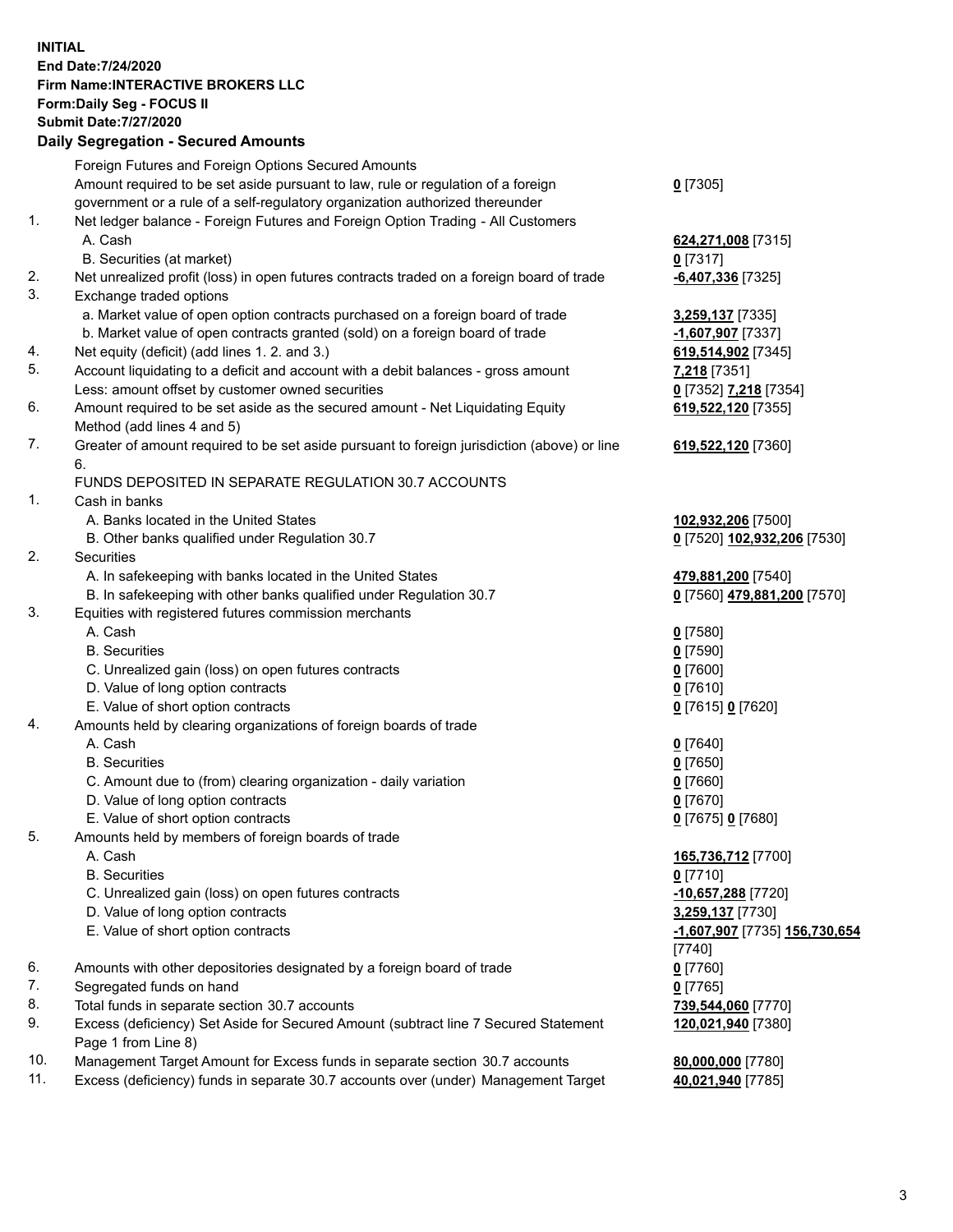**INITIAL End Date:7/24/2020 Firm Name:INTERACTIVE BROKERS LLC Form:Daily Seg - FOCUS II Submit Date:7/27/2020 Daily Segregation - Segregation Statement** SEGREGATION REQUIREMENTS(Section 4d(2) of the CEAct) 1. Net ledger balance A. Cash **5,203,563,362** [7010] B. Securities (at market) **0** [7020] 2. Net unrealized profit (loss) in open futures contracts traded on a contract market **154,126,419** [7030] 3. Exchange traded options A. Add market value of open option contracts purchased on a contract market **295,304,971** [7032] B. Deduct market value of open option contracts granted (sold) on a contract market **-238,279,183** [7033] 4. Net equity (deficit) (add lines 1, 2 and 3) **5,414,715,569** [7040] 5. Accounts liquidating to a deficit and accounts with debit balances - gross amount **6,203,520** [7045] Less: amount offset by customer securities **0** [7047] **6,203,520** [7050] 6. Amount required to be segregated (add lines 4 and 5) **5,420,919,089** [7060] FUNDS IN SEGREGATED ACCOUNTS 7. Deposited in segregated funds bank accounts A. Cash **1,069,901,381** [7070] B. Securities representing investments of customers' funds (at market) **2,546,485,200** [7080] C. Securities held for particular customers or option customers in lieu of cash (at market) **0** [7090] 8. Margins on deposit with derivatives clearing organizations of contract markets A. Cash **6,729,428** [7100] B. Securities representing investments of customers' funds (at market) **1,945,257,888** [7110] C. Securities held for particular customers or option customers in lieu of cash (at market) **0** [7120] 9. Net settlement from (to) derivatives clearing organizations of contract markets **22,620,745** [7130] 10. Exchange traded options A. Value of open long option contracts **295,301,733** [7132] B. Value of open short option contracts **-238,380,914** [7133] 11. Net equities with other FCMs A. Net liquidating equity **0** [7140] B. Securities representing investments of customers' funds (at market) **0** [7160] C. Securities held for particular customers or option customers in lieu of cash (at market) **0** [7170] 12. Segregated funds on hand **0** [7150] 13. Total amount in segregation (add lines 7 through 12) **5,647,915,461** [7180] 14. Excess (deficiency) funds in segregation (subtract line 6 from line 13) **226,996,372** [7190] 15. Management Target Amount for Excess funds in segregation **155,000,000** [7194]

16. Excess (deficiency) funds in segregation over (under) Management Target Amount Excess

**71,996,372** [7198]